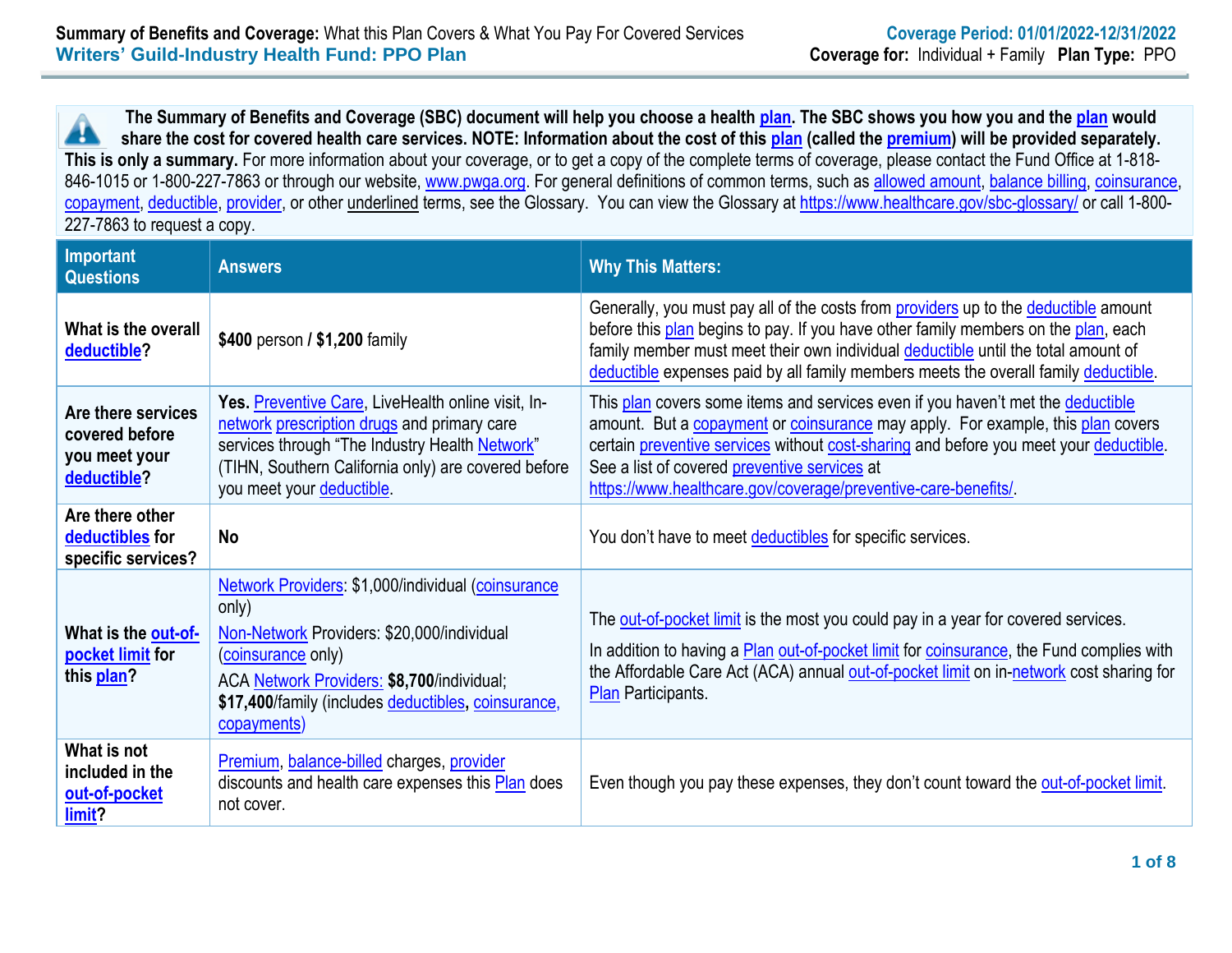| Important<br><b>Questions</b>                          | <b>Answers</b>                                                                                                                                                       | <b>Why This Matters:</b>                                                                                                                                                                                                                                                                                                                                                                                                                                                            |
|--------------------------------------------------------|----------------------------------------------------------------------------------------------------------------------------------------------------------------------|-------------------------------------------------------------------------------------------------------------------------------------------------------------------------------------------------------------------------------------------------------------------------------------------------------------------------------------------------------------------------------------------------------------------------------------------------------------------------------------|
| Will you pay less<br>if you use a<br>network provider? | Yes. For The Industry Health Network (TIHN,<br>Southern California only), call 1-800-876-8320. For<br>the Blue Cross/Blue Card network at 1-800-810-<br>BLUE (2583). | This plan uses a provider network. You will pay less if you use a provider in the plan's<br>network. You will pay the most if you use an out-of-network provider, and you might<br>receive a bill from a provider for the difference between the provider's charge and what<br>your plan pays (balance billing). Be aware your network provider might use an out-of-<br>network provider for some services (such as lab work). Check with your provider before<br>you get services. |
| Do you need a<br>referral to see a<br>specialist?      | Yes. If you obtain services through TIHN (in<br>Southern California only), you need a referral when<br>seeing a specialist.                                          | This plan will pay some or all of the costs to see a specialist for covered services but<br>only if you have a referral before you see the specialist.                                                                                                                                                                                                                                                                                                                              |

All **[copayment](https://www.healthcare.gov/sbc-glossary/#copayment)** and **[coinsurance](https://www.healthcare.gov/sbc-glossary/#coinsurance)** costs shown in this chart are after your **[deductible](https://www.healthcare.gov/sbc-glossary/#deductible)** has been met, if a **[deductible](https://www.healthcare.gov/sbc-glossary/#deductible)** applies.  $\blacktriangle$ 

|                                                         | <b>Services You</b><br><b>May Need</b>                 | <b>What You Will Pay</b>                                                                                                                                          |                                       |                                                  |                                                                                                                                                                    |
|---------------------------------------------------------|--------------------------------------------------------|-------------------------------------------------------------------------------------------------------------------------------------------------------------------|---------------------------------------|--------------------------------------------------|--------------------------------------------------------------------------------------------------------------------------------------------------------------------|
| <b>Common</b><br><b>Medical Event</b>                   |                                                        | <b>Network Provider</b><br>(You will pay the least)                                                                                                               | <b>Out-of-Area</b><br><b>Provider</b> | <b>Non-Network</b><br>(You will pay<br>the most) | Limitations, Exceptions, & Other Important<br><b>Information</b>                                                                                                   |
| If you visit a<br>health care                           | Primary care visit<br>to treat an injury<br>or illness | 15% <u>coinsurance</u> (\$10<br>copay/visit through TIHN,<br>deductible does not apply).<br>LiveHealth online: \$20<br>copay/visit, deductible does not<br>apply. | 20%<br>coinsurance                    | 40%<br>coinsurance                               | Copay for LiveHealth online visit will be waived if the<br>online doctor refers the patient to the emergency<br>room.                                              |
| provider's<br>office or clinic<br>If you have a<br>test | <b>Specialist</b> visit                                | 15% coinsurance (\$10<br>copay/visit through TIHN,<br>deductible does not apply)                                                                                  | 20%<br>coinsurance                    | 40%<br>coinsurance                               | None                                                                                                                                                               |
|                                                         | <b>Preventive</b><br>care/screening/<br>immunization   | No charge                                                                                                                                                         | 20%<br>coinsurance                    | 40%<br>coinsurance                               | You may have to pay for services that aren't<br>preventive. Ask your <i>provider</i> if the services needed<br>are preventive, then check what your plan will pay. |
|                                                         | Diagnostic test (x-<br>ray, blood work)                | 15% coinsurance (0%<br>coinsurance through TIHN)                                                                                                                  | 20%<br>coinsurance                    | 40%<br>coinsurance                               | None                                                                                                                                                               |
|                                                         | Imaging (CT/PET<br>scans, MRIs)                        | 15% coinsurance (0%<br>coinsurance through TIHN)                                                                                                                  | 20%<br>coinsurance                    | 40%<br>coinsurance                               |                                                                                                                                                                    |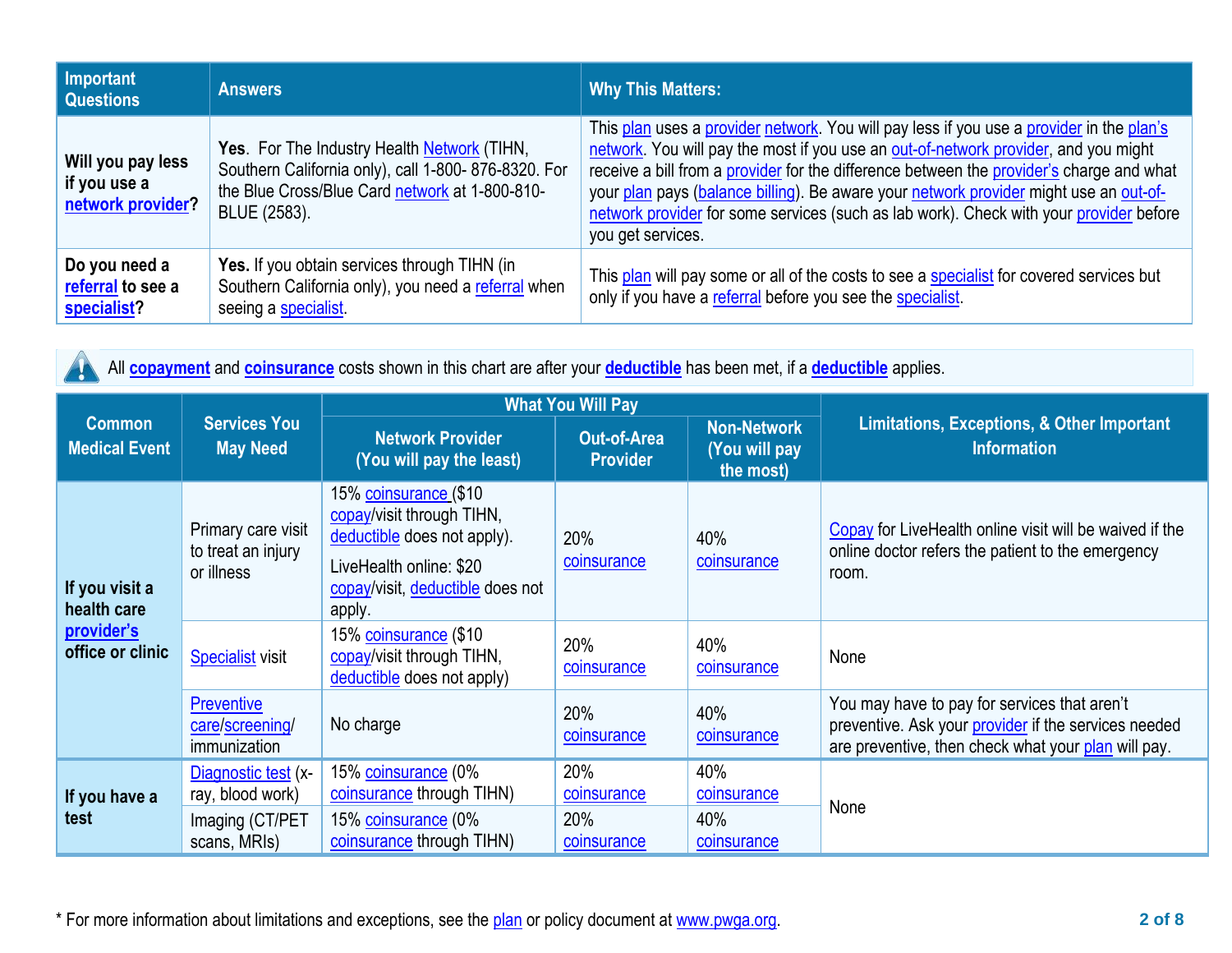|                                                                                                         | <b>What You Will Pay</b>                             |                                                                                                                                                                                                      |                                                                                     |                                                    |                                                                                                                                                                                                                                                                                                                                                                                                           |
|---------------------------------------------------------------------------------------------------------|------------------------------------------------------|------------------------------------------------------------------------------------------------------------------------------------------------------------------------------------------------------|-------------------------------------------------------------------------------------|----------------------------------------------------|-----------------------------------------------------------------------------------------------------------------------------------------------------------------------------------------------------------------------------------------------------------------------------------------------------------------------------------------------------------------------------------------------------------|
| <b>Common</b><br><b>Medical Event</b>                                                                   | <b>Services You</b><br><b>May Need</b>               | <b>Network Provider</b><br>(You will pay the least)                                                                                                                                                  | <b>Out-of-Area</b><br><b>Provider</b>                                               | <b>Non-Network</b><br>(You will pay<br>the most)   | <b>Limitations, Exceptions, &amp; Other Important</b><br><b>Information</b>                                                                                                                                                                                                                                                                                                                               |
|                                                                                                         | Generic drugs                                        | Retail \$10 copay/Rx;<br>Mail order \$20 copay/Rx                                                                                                                                                    | You pay the pharmacy the full<br>amount of your prescription and                    |                                                    | • Retail covers up to a 30-day supply<br>• Mail order covers up to a 90-day supply                                                                                                                                                                                                                                                                                                                        |
| If you need<br>drugs to treat                                                                           | Preferred brand<br>drugs                             | Retail \$25 copay/Rx;<br>Mail order \$50 copay/Rx                                                                                                                                                    | must submit a claim to Express<br>Scripts. You'll receive a                         |                                                    | • Deductible does not apply<br>• * See SPD for list of over-the-counter generic drugs                                                                                                                                                                                                                                                                                                                     |
| your illness or<br>condition<br>More                                                                    | Non-preferred<br>brand drugs                         | Retail \$50 copay/Rx;<br>Mail order \$100 copay/Rx                                                                                                                                                   | reimbursement of the highest dollar<br>amount according to the plan<br>formula.     |                                                    | available at no cost at an In-Network pharmacy with<br>a prescription<br>• Drugs on the ESI's drug exclusion list will not be                                                                                                                                                                                                                                                                             |
| information<br>about<br>prescription<br>drug coverage<br>is available at<br>www.express-<br>scripts.com | <b>Specialty drugs</b>                               | \$0 copay for specialty drugs if<br>you enroll in SaveonSP<br>program<br>For specialty drugs not covered<br>by SaveonSP, same copays as<br>generic, preferred brand or<br>non-preferred brand drugs. | Not covered.<br>Specialty drugs must be ordered<br>through Express Scripts Accredo. |                                                    | covered by the Plan without an advanced exception<br>• Retail Hepatitis C drugs and Compound drugs<br>require preauthorization to avoid non-payment<br>• No charge for ACA-required generic (or brand if the<br>generic is medically inappropriate) preventive care<br>drugs (such as contraceptives).<br>• Mail order service is mandatory for maintenance<br>medications through ESI or Smart90 program |
| If you have<br>outpatient<br>surgery                                                                    | Facility fee (e.g.,<br>ambulatory<br>surgery center) | 15%<br>coinsurance (0% coinsurance<br>through TIHN)                                                                                                                                                  | 20%<br>coinsurance                                                                  | 40%<br>coinsurance                                 | (Walgreens, Duane Reade, Happy Harry's)<br>. Non-Network and Out-of-Area ambulatory surgery<br>centers are limited to maximum payment of \$1,500<br>• Some surgery services may require<br>preauthorization review                                                                                                                                                                                        |
|                                                                                                         | Physician/surgeon<br>fees                            | 15% coinsurance (No charge<br>after \$100 copay/procedure<br>through TIHN)                                                                                                                           | 20%<br>coinsurance                                                                  | 40%<br>coinsurance                                 | • Some surgery services may require preauthorization<br>review.<br>• Assistant surgeon fees are payable at 20%<br>coinsurance of the surgeon's contracted or Allowed<br>Charge.                                                                                                                                                                                                                           |
| If you need<br>immediate<br>medical<br>attention                                                        | <b>Emergency room</b><br>care                        | 15% coinsurance after \$50 ER<br>copay/visit                                                                                                                                                         | 20%<br>coinsurance<br>after \$50 ER<br>copay/visit                                  | 40%<br>coinsurance<br>after \$50 ER<br>copay/visit | Copay is waived if admitted; hospital admission<br>$\bullet$<br>copay applies<br>Non-Network and Out-of-Area emergency room<br>$\bullet$<br>services may qualify for in-network coinsurance if<br>the condition meets the definition of emergency<br>care                                                                                                                                                 |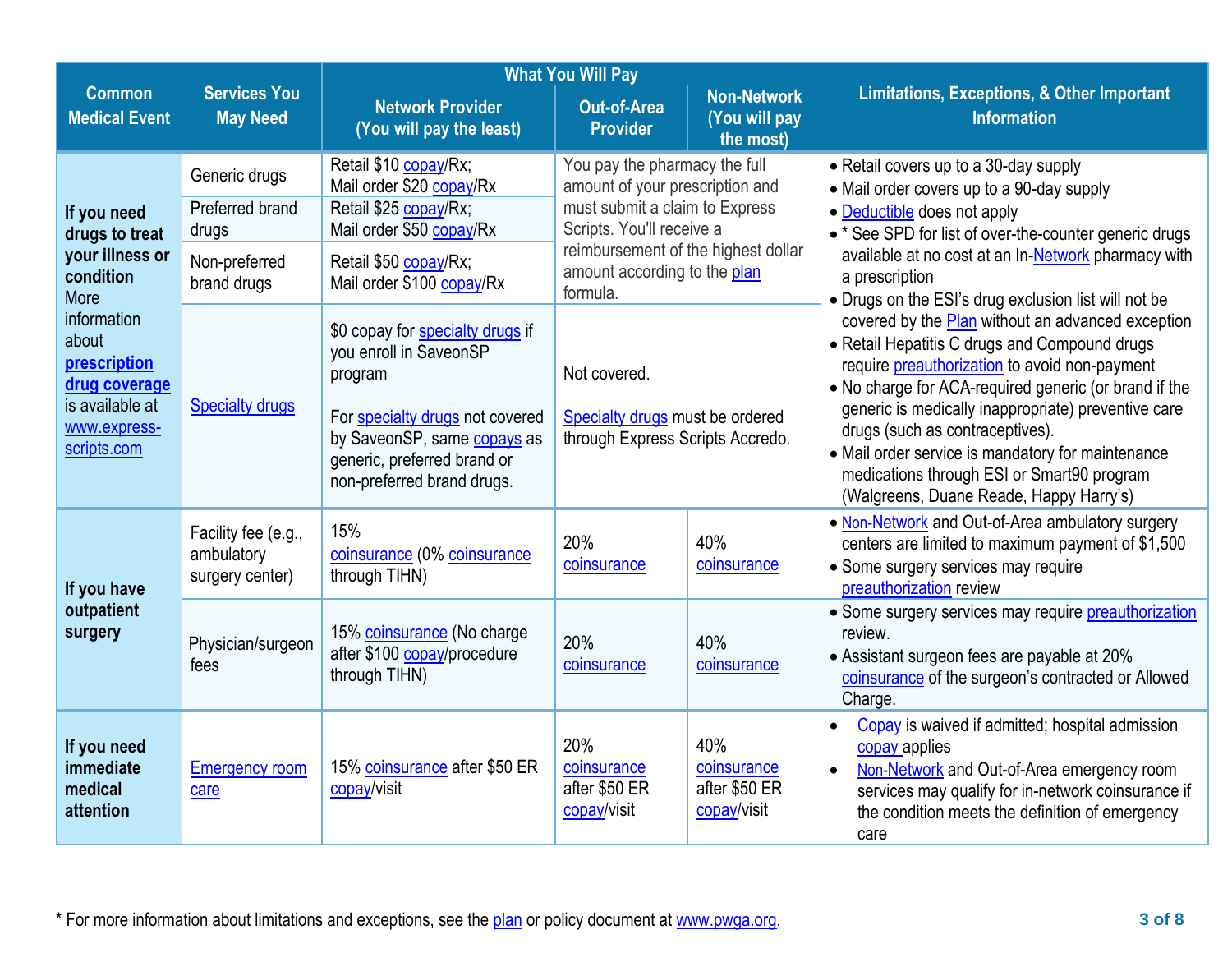|                                                                                             | <b>What You Will Pay</b>                      |                                                                                                                                             |                                                                       |                                                                       |                                                                                                                                                                                                                  |
|---------------------------------------------------------------------------------------------|-----------------------------------------------|---------------------------------------------------------------------------------------------------------------------------------------------|-----------------------------------------------------------------------|-----------------------------------------------------------------------|------------------------------------------------------------------------------------------------------------------------------------------------------------------------------------------------------------------|
| <b>Common</b><br><b>Medical Event</b>                                                       | <b>Services You</b><br><b>May Need</b>        | <b>Network Provider</b><br>(You will pay the least)                                                                                         | <b>Out-of-Area</b><br><b>Provider</b>                                 | <b>Non-Network</b><br>(You will pay<br>the most)                      | <b>Limitations, Exceptions, &amp; Other Important</b><br><b>Information</b>                                                                                                                                      |
|                                                                                             |                                               |                                                                                                                                             |                                                                       |                                                                       | Professional/physician charges may be billed<br>$\bullet$<br>separately.                                                                                                                                         |
|                                                                                             | <b>Emergency</b><br>medical<br>transportation | Ground: 20%<br>coinsurance<br>Air or Sea: 15%<br>coinsurance                                                                                | Ground or Sea:<br>20%<br>coinsurance<br>Air: 20%<br>coinsurance       | Ground or Sea:<br>20%<br>coinsurance<br>Air: 40%<br>coinsurance       | Air or Sea ambulance is subject to medical necessity<br>review and covered if the transport is to the nearest<br>equipped facility.                                                                              |
|                                                                                             | <b>Urgent care</b>                            | 15%<br>coinsurance                                                                                                                          | 20%<br>coinsurance                                                    | 40%<br>coinsurance                                                    | None                                                                                                                                                                                                             |
| If you have a<br>hospital stay                                                              | Facility fee (e.g.,<br>hospital room)         | 15% coinsurance after \$100<br>copay/admission (No charge<br>after \$100 copay/admission<br>through TIHN)                                   | 20%<br>coinsurance<br>after \$100<br>copay/admission                  | 40%<br>coinsurance<br>after \$100<br>copay/admission                  | Requires preauthorization review. Private room<br>payable only if medically necessary or the hospital<br>only has private rooms (payable at semi-private room<br>rate).                                          |
|                                                                                             | Physician/surgeon<br>fees                     | 15% coinsurance (No charge<br>after \$100 copay/admission<br>through TIHN)                                                                  | 20%<br>coinsurance                                                    | 40%<br>coinsurance                                                    | \$100 copay applies to surgeon fees through TIHN.                                                                                                                                                                |
| If you need<br>mental health,<br>behavioral<br>health, or<br>substance<br>abuse<br>services | Outpatient<br>services                        | Office visits and other<br>outpatient services: 15%<br>coinsurance<br>LiveHealth online: \$10<br>copay/visit, deductible does not<br>apply. | Office visits and<br>other outpatient<br>services: 20%<br>coinsurance | Office visits and<br>other outpatient<br>services: 40%<br>coinsurance | Facility requires preauthorization review (includes<br><b>Intensive Outpatient Programs and Partial</b><br>Hospitalization).                                                                                     |
|                                                                                             | Inpatient services                            | 15% coinsurance after \$100<br>copay/admission                                                                                              | 20%<br>coinsurance<br>after \$100<br>copay/admission                  | 40%<br>coinsurance<br>after \$100<br>copay/admission                  | Requires preauthorization review. Private room<br>payable only if medically necessary or the hospital<br>only has private rooms (payable at semi-private room<br>rate).                                          |
| If you are<br>pregnant                                                                      | Office visits                                 | Prenatal care: No charge<br>Office visits: 15% coinsurance                                                                                  | 20%<br>coinsurance                                                    | 40%<br>coinsurance                                                    | • Prenatal care (other than ACA-required preventive<br>screenings) is not covered for dependent children<br>• Maternity care may include tests and services<br>described elsewhere in the SBC (i.e., ultrasound) |

\* For more information about limitations and exceptions, see the [plan](https://www.healthcare.gov/sbc-glossary/#plan) or policy document at [www.pwga.org.](http://www.pwga.org/) **4 of 8**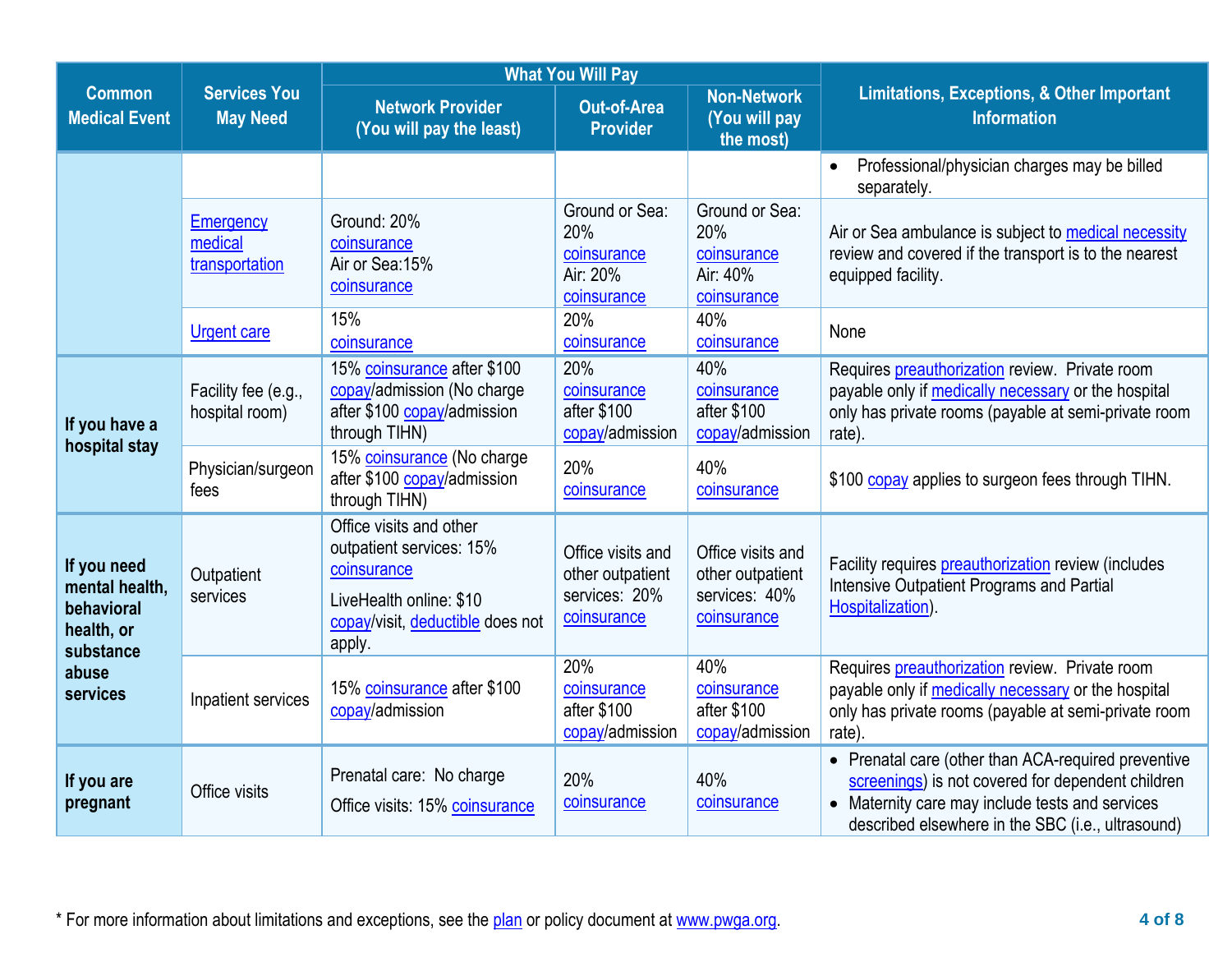|                                                                | <b>What You Will Pay</b>                        |                                                                                                                                                     |                                                                                                   |                                                                                                   |                                                                                                                                                                                                         |
|----------------------------------------------------------------|-------------------------------------------------|-----------------------------------------------------------------------------------------------------------------------------------------------------|---------------------------------------------------------------------------------------------------|---------------------------------------------------------------------------------------------------|---------------------------------------------------------------------------------------------------------------------------------------------------------------------------------------------------------|
| <b>Common</b><br><b>Medical Event</b>                          | <b>Services You</b><br><b>May Need</b>          | <b>Network Provider</b><br>(You will pay the least)                                                                                                 | <b>Out-of-Area</b><br><b>Provider</b>                                                             | <b>Non-Network</b><br>(You will pay<br>the most)                                                  | <b>Limitations, Exceptions, &amp; Other Important</b><br><b>Information</b>                                                                                                                             |
|                                                                | Childbirth/delivery<br>professional<br>services | 15% coinsurance (No charge<br>after \$100 copay/admission<br>through TIHN)                                                                          | 20%<br>coinsurance                                                                                | 40%<br>coinsurance                                                                                | • Delivery expenses are not covered for dependent<br>children<br>• Preauthorization is required if hospital stay is longer                                                                              |
|                                                                | Childbirth/delivery<br>facility services        | 15% coinsurance after \$100<br>copay/admission (No charge<br>after \$100 copay/admission<br>through TIHN)                                           | 20%<br>coinsurance<br>after \$100<br>copay/admission                                              | 40%<br>coinsurance<br>after \$100<br>copay/admission                                              | than 48 hours for vaginal delivery or 96 hours for C-<br>section<br>• Private room payable only if medically necessary or<br>the hospital only has private rooms (payable at<br>semi-private room rate) |
|                                                                | Home health care                                | 15%<br>coinsurance                                                                                                                                  | 20%<br>coinsurance                                                                                | 40%<br>coinsurance                                                                                | Requires preauthorization review to avoid services not<br>being covered.                                                                                                                                |
| If you need                                                    | Rehabilitation<br>services                      | Inpatient: 15% coinsurance<br>after \$100 copay/admission (No<br>charge after \$100<br>copay/admission through TIHN)<br>Outpatient: 15% coinsurance | Inpatient: 20%<br>coinsurance<br>after \$100<br>copay/admission<br>Outpatient: 20%<br>coinsurance | Inpatient: 40%<br>coinsurance<br>after \$100<br>copay/admission<br>Outpatient: 40%<br>coinsurance | Requires preauthorization review to avoid services not<br>being covered.                                                                                                                                |
| help<br>recovering or<br>have other<br>special health<br>needs | <b>Habilitation</b><br><b>services</b>          | 15%<br>coinsurance                                                                                                                                  | 20%<br>coinsurance                                                                                | 40%<br>coinsurance                                                                                | Some services may require preauthorization<br>review<br>Outpatient physical therapy and occupational<br>$\bullet$<br>therapy are limited to maximum allowable charge<br>of \$90/visit                   |
|                                                                | <b>Skilled nursing</b><br>care                  | 15% coinsurance after \$100<br>copay/admission                                                                                                      | 20% coinsurance<br>after \$100<br>copay/admission                                                 | 40% coinsurance<br>after \$100<br>copay/admission                                                 | Requires preauthorization review to avoid services not<br>being covered.                                                                                                                                |
|                                                                | <b>Durable medical</b><br>equipment             | 15%<br>coinsurance                                                                                                                                  | 20%<br>coinsurance                                                                                | 40%<br>coinsurance                                                                                | Subject to medical necessity review.                                                                                                                                                                    |
|                                                                | <b>Hospice services</b>                         | 15%<br>coinsurance                                                                                                                                  | 20%<br>coinsurance                                                                                | 40%<br>coinsurance                                                                                | Requires preauthorization review to avoid services not<br>being covered.                                                                                                                                |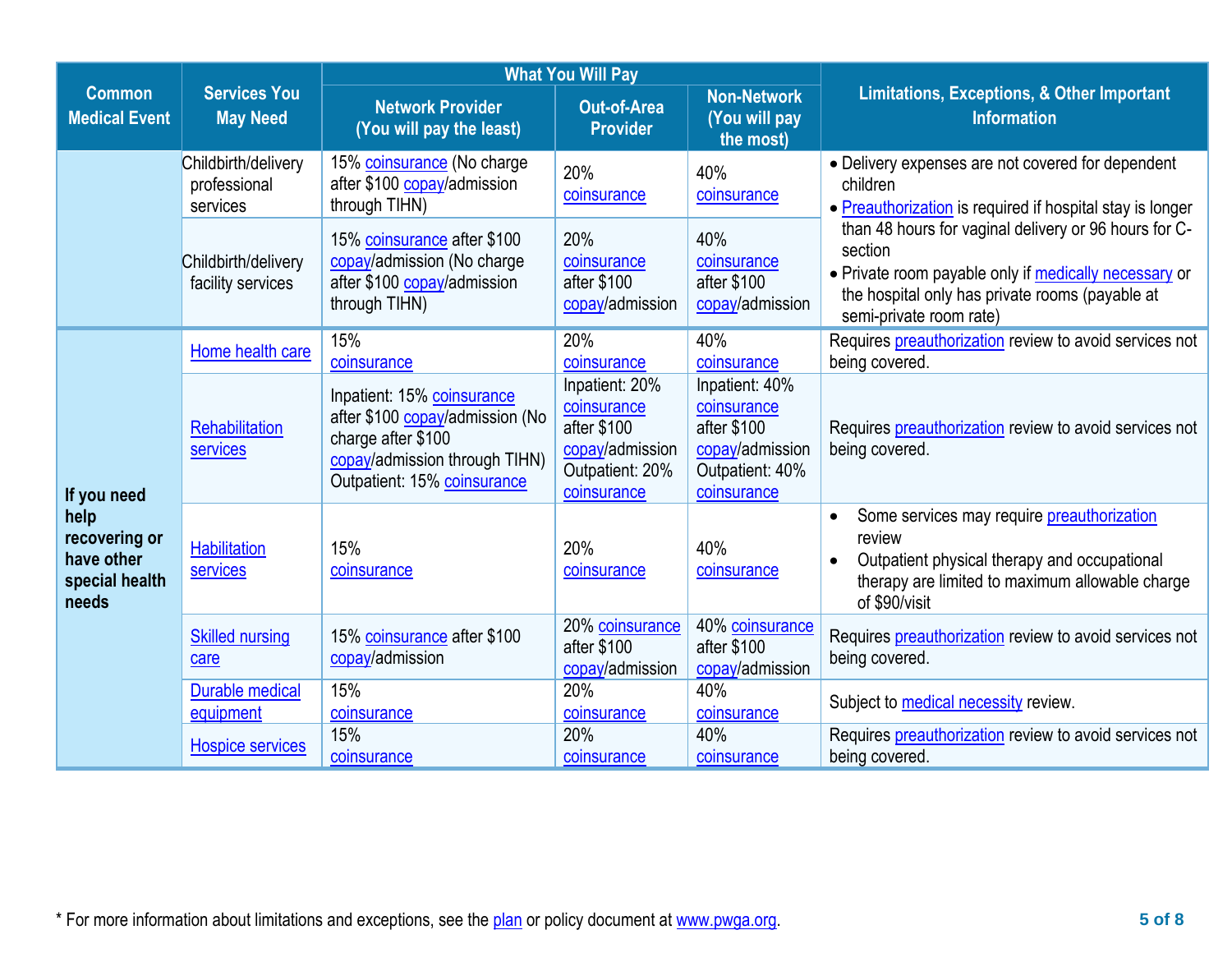|                                              |                                        |                                                     | <b>What You Will Pay</b>              |                                                  |                                                                             |
|----------------------------------------------|----------------------------------------|-----------------------------------------------------|---------------------------------------|--------------------------------------------------|-----------------------------------------------------------------------------|
| <b>Common</b><br><b>Medical Event</b>        | <b>Services You</b><br><b>May Need</b> | <b>Network Provider</b><br>(You will pay the least) | <b>Out-of-Area</b><br><b>Provider</b> | <b>Non-Network</b><br>(You will pay<br>the most) | <b>Limitations, Exceptions, &amp; Other Important</b><br><b>Information</b> |
| If your child<br>needs dental<br>or eye care | Children's eye<br>exam                 | Not covered                                         | Not covered                           | Not covered                                      | Vision benefits available through VSP Vision Care.                          |
|                                              | Children's<br>glasses                  | Not covered                                         | Not covered                           | Not covered                                      |                                                                             |
|                                              | Children's dental<br>check-up          | Not covered                                         | Not covered                           | Not covered                                      | Dental benefits available through Delta Dental.                             |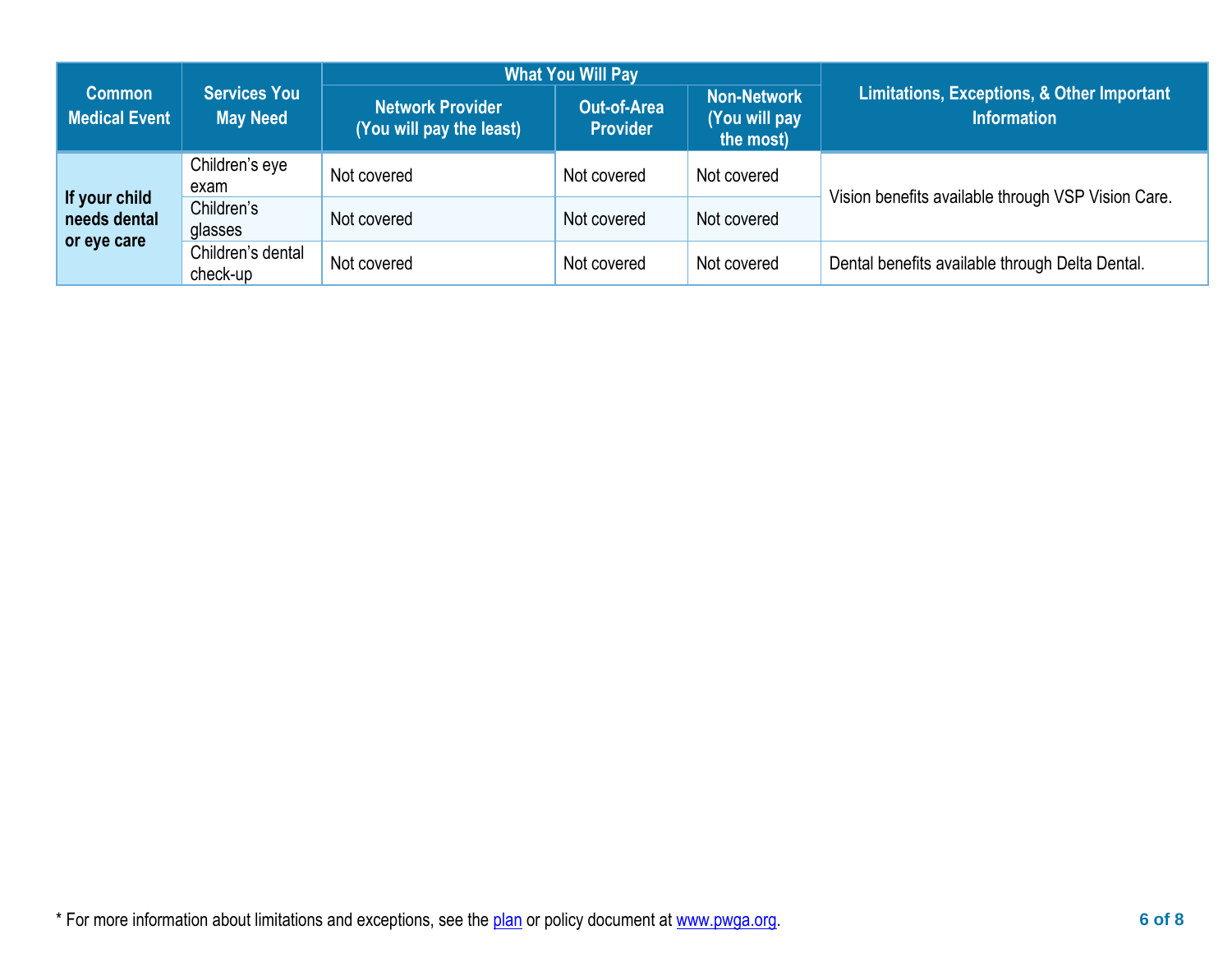### **Excluded Services & Other Covered Services:**

| Services Your Plan Generally Does NOT Cover (Check your policy or plan document for more information and a list of any other excluded services.) |                                                                                                                                  |                                                                                                                         |  |  |  |  |
|--------------------------------------------------------------------------------------------------------------------------------------------------|----------------------------------------------------------------------------------------------------------------------------------|-------------------------------------------------------------------------------------------------------------------------|--|--|--|--|
| Cosmetic surgery<br>Dental care (adult, child) under a separate<br>dental plan                                                                   | Experimental or Investigational procedures<br>Infertility treatment (adult) under a separate<br>fertility plan<br>Long-term care | Private duty nursing<br>Routine eye care (adult, child) under a<br>separate vision plan                                 |  |  |  |  |
|                                                                                                                                                  | Other Covered Services (Limitations may apply to these services. This isn't a complete list. Please see your plan document.)     |                                                                                                                         |  |  |  |  |
| Acupuncture (for chronic pain up to \$60/visit)<br>Chiropractic Care (up to \$60/visit)                                                          | Hearing Aids (up to \$1,000 maximum/device)<br>Non-emergency care when traveling outside<br>the U.S.                             | Routine foot care (for vascular impairment<br>due to diabetes)<br>Weight loss Programs (including bariatric<br>surgery) |  |  |  |  |

Your Rights to Continue Coverage: There are agencies that can help if you want to continue your coverage after it ends. The contact information for those agencies is: U.S. Department of Labor, Employee Benefits Security Administration at 1-866-444-3272 or [www.dol.gov/ebsa,](http://www.dol.gov/ebsa) or the U.S. Department of Health and Human Services at 1-877-267-2323 x61565 or [www.cciio.cms.gov.](http://www.cciio.cms.gov/) Other coverage options may be available to you too, including buying individual insurance coverage through the [Health Insurance](https://www.healthcare.gov/sbc-glossary/#health-insurance) [Marketplace.](https://www.healthcare.gov/sbc-glossary/#marketplace) For more information about the [Marketplace,](https://www.healthcare.gov/sbc-glossary/#marketplace) visit [www.HealthCare.gov](http://www.healthcare.gov/) or call 1-800-318-2596.

Your Grievance and Appeals Rights: There are agencies that can help if you have a complaint against your [plan](https://www.healthcare.gov/sbc-glossary/#plan) for a denial of a [claim.](https://www.healthcare.gov/sbc-glossary/#claim) This complaint is called a [grievance](https://www.healthcare.gov/sbc-glossary/#grievance) or [appeal.](https://www.healthcare.gov/sbc-glossary/#appeal) For more information about your rights, look at the explanation of benefits you will receive for that medical [claim.](https://www.healthcare.gov/sbc-glossary/#claim) Your [plan](https://www.healthcare.gov/sbc-glossary/#plan) documents also provide complete information on how to submit a [claim,](https://www.healthcare.gov/sbc-glossary/#claim) [appeal,](https://www.healthcare.gov/sbc-glossary/#appeal) or a [grievance](https://www.healthcare.gov/sbc-glossary/#grievance) for any reason to your [plan.](https://www.healthcare.gov/sbc-glossary/#plan) For more information about your rights, this notice, or assistance, contact: Writers' Guild-Industry Health Fund at 1-818-846-1015 or 1-800-227-7863.

# **Does this plan provide Minimum Essential Coverage? Yes**

[Minimum Essential Coverage](https://www.healthcare.gov/sbc-glossary/#minimum-essential-coverage) generally includes [plans,](https://www.healthcare.gov/sbc-glossary/#plan) [health insurance](https://www.healthcare.gov/sbc-glossary/#health-insurance) available through the [Marketplace](https://www.healthcare.gov/sbc-glossary/#marketplace) or other individual market policies, Medicare, Medicaid, CHIP, TRICARE, and certain other coverage. If you are eligible for certain types of [Minimum Essential Coverage,](https://www.healthcare.gov/sbc-glossary/#minimum-essential-coverage) you may not be eligible for the [premium tax credit.](https://www.healthcare.gov/sbc-glossary/#premium-tax-credits) **Does this plan meet the Minimum Value Standards? Yes**

If your [plan](https://www.healthcare.gov/sbc-glossary/#plan) doesn't meet the [Minimum Value Standards,](https://www.healthcare.gov/sbc-glossary/#minimum-value-standard) you may be eligible for a [premium tax credit](https://www.healthcare.gov/sbc-glossary/#premium-tax-credits) to help you pay for a [plan](https://www.healthcare.gov/sbc-glossary/#plan) through the [Marketplace.](https://www.healthcare.gov/sbc-glossary/#marketplace)

### **Language Access Services:**

Spanish (Español): Para obtener asistencia en Español, llame al 1-800-227-7863 (TTY: 1-818-526-3199).

Tagalog (Tagalog): Kung kailangan ninyo ang tulong sa Tagalog tumawag sa 1-800-227-7863 (TTY: 1-818-526-3199).

Chinese (中文): 如果需要中文的帮助, 请拨打这个号码 1-800-227-7863 (TTY: 1-818-526-3199).

Navajo (Dine): Dinek'ehgo shika at'ohwol ninisingo, kwiijigo holne' 1-800-227-7863 (TTY: 1-818-526-3199).

*To see examples of how this plan might cover costs for a sample medical situation, see the next section.*